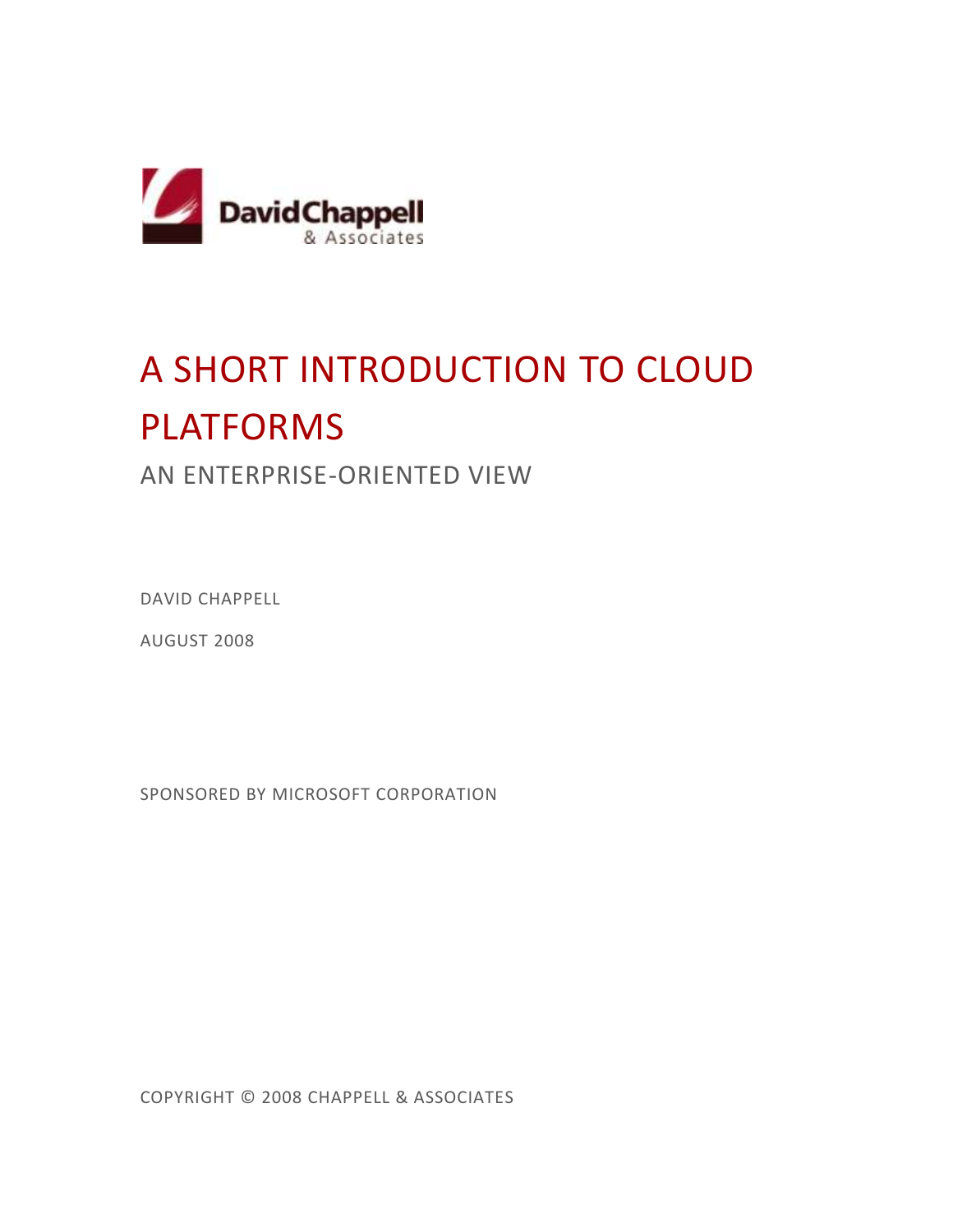### **CONTENTS**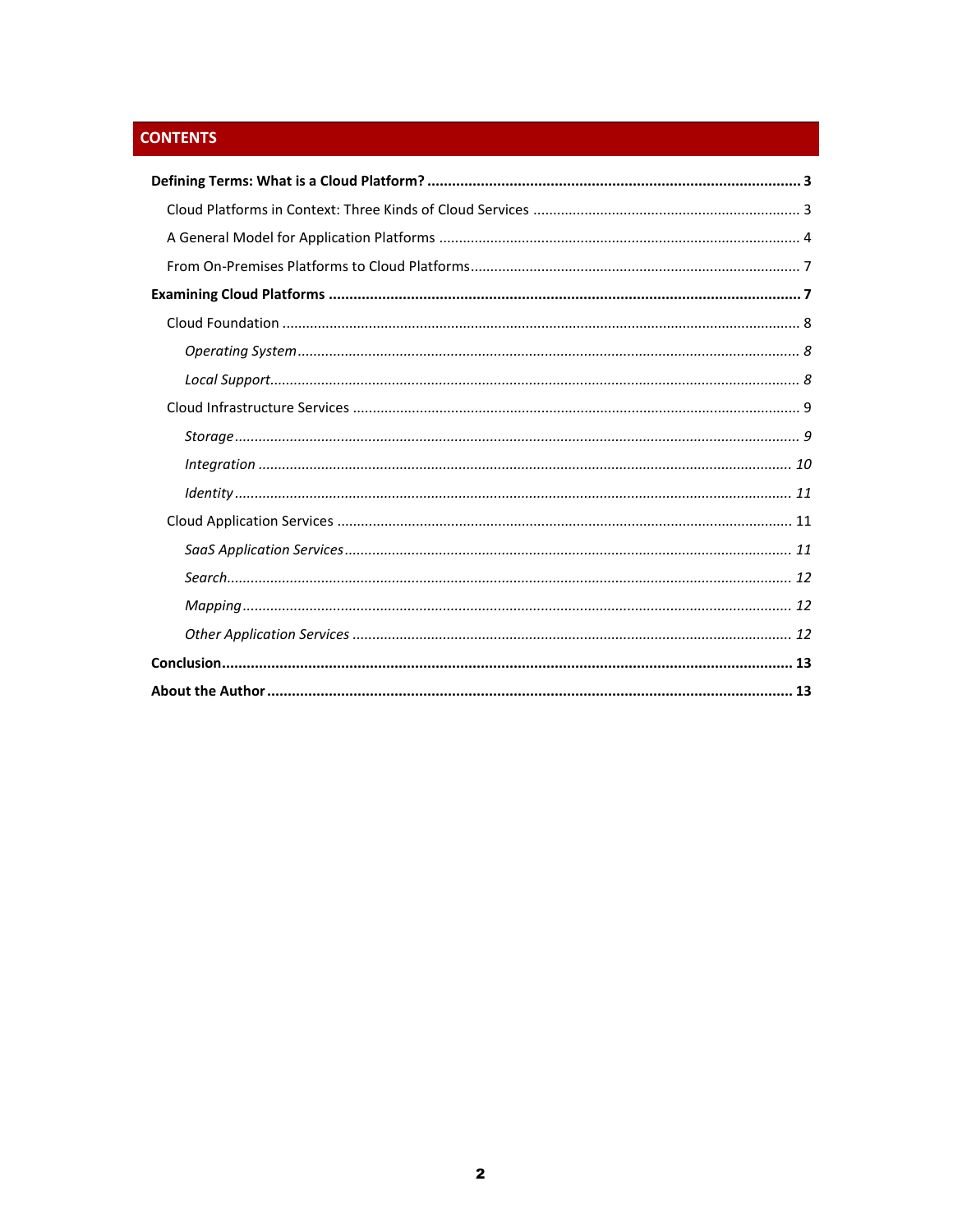#### <span id="page-2-0"></span>**DEFINING TERMS: WHAT IS A CLOUD PLATFORM?**

The coming shift to cloud computing is a major change in our industry. One of the most important parts of that shift is the advent of *cloud platforms*. As its name suggests, this kind of platform lets developers write applications that run in the cloud, or use services provided from the cloud, or both. Different names are used for this kind of platform today, including *on-demand platform* and *platform as a service (PaaS)*. Whatever it's called, this new way of supporting applications has great potential.

To see why, think about how application platforms are used today. When a development team creates an on-premises application (i.e., one that will run within an organization), much of what that application needs already exists. An operating system provides basic support for executing the application, interacting with storage, and more, while other computers in the environment offer services such as remote storage. If the creators of every on-premises application first had to build all of these basics, we'd have many fewer applications today.

Similarly, if every development team that wishes to create a cloud application must first build its own cloud platform, we won't see many cloud applications. Fortunately, vendors are rising to this challenge, and a number of cloud platform technologies are available today. The goal of this overview is to categorize and briefly describe those technologies as they're seen by someone who creates enterprise applications.



#### <span id="page-2-1"></span>CLOUD PLATFORMS IN CONTEXT: THREE KINDS OF CLOUD SERVICES

**Figure 1: Cloud services can be grouped into three broad categories.**

To get a grip on cloud platforms, it's useful to start by looking at cloud services in general. As Figure 1 shows, services in the cloud can be grouped into three broad categories. Those categories are: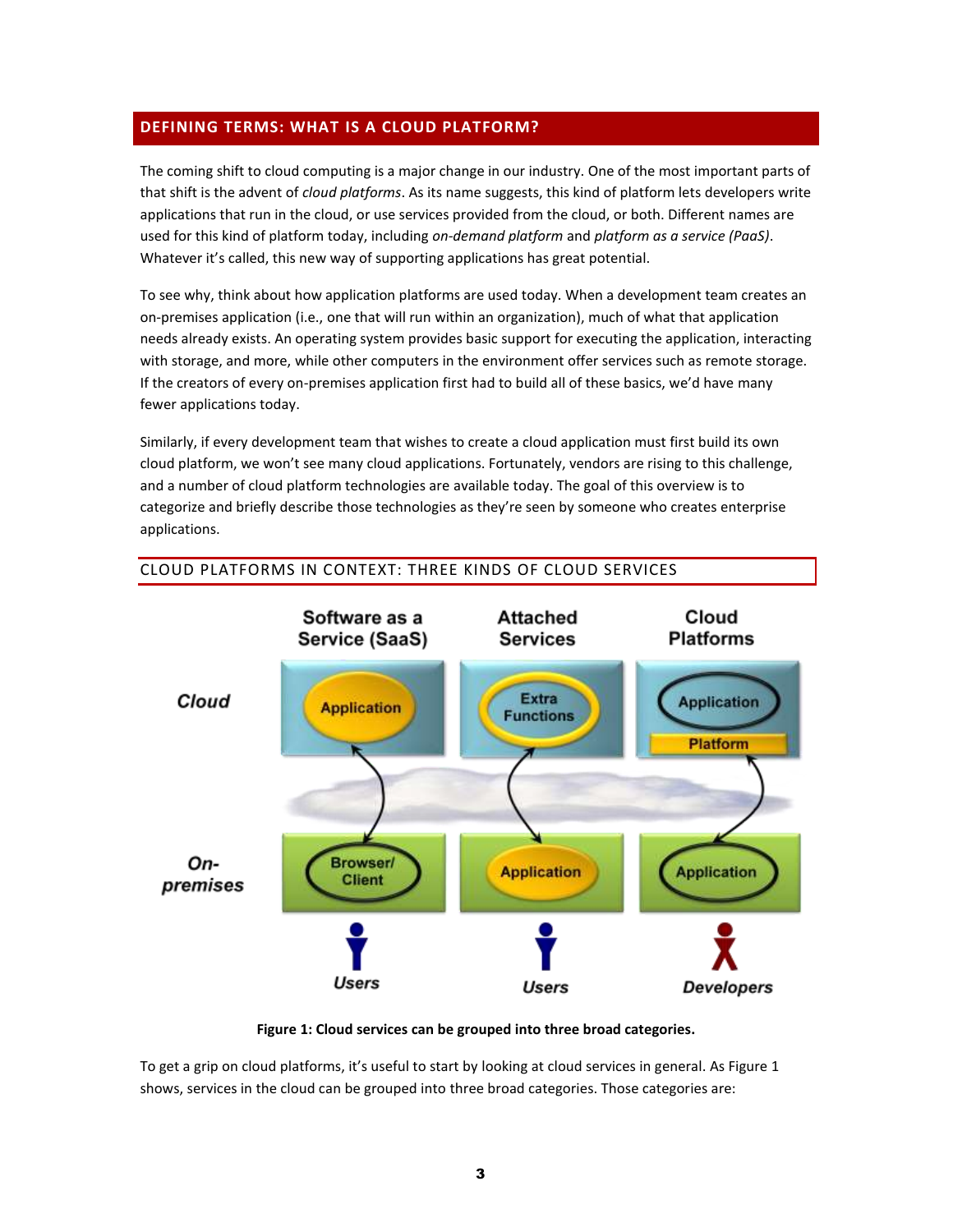- □ Software as a service (SaaS): A SaaS application runs entirely in the cloud (that is, on servers at an Internet-accessible service provider). The on-premises client is typically a browser or some other simple client. The most well-known example of a SaaS application today is probably Salesforce.com, but many, many others are also available.
- Attached services: Every on-premises application provides useful functions on its own. An application can sometimes enhance these by accessing application-specific services provided in the cloud. Because these services are usable only by this particular application, they can be thought of as attached to it. One popular consumer example of this is Apple's iTunes: The desktop application is useful for playing music and more, while an attached service allows buying new audio and video content. Microsoft's Exchange Hosted Services provides an enterprise example, adding cloud-based spam filtering, archiving, and other services to an on-premises Exchange server.
- Cloud platforms: A cloud platform provides cloud-based services for creating applications. Rather than building their own custom foundation, for example, the creators of a new SaaS application could instead build on a cloud platform. As Figure 1 shows, the direct users of a cloud platform are developers, not end users.

Understanding cloud platforms requires some agreement on what the word "platform" means in this context. One broad way to think about it is to view a platform as any software that provides developeraccessible services for creating applications. The next section looks at this idea in a bit more detail.

#### <span id="page-3-0"></span>A GENERAL MODEL FOR APPLICATION PLATFORMS

Our experience with application platforms today comes mostly from on-premises platforms. A useful way to think about cloud platforms is to see how the services an application developer relies on in the onpremises environment translate to the cloud. To help do this, Figure 2 shows a general model that can be applied to both worlds.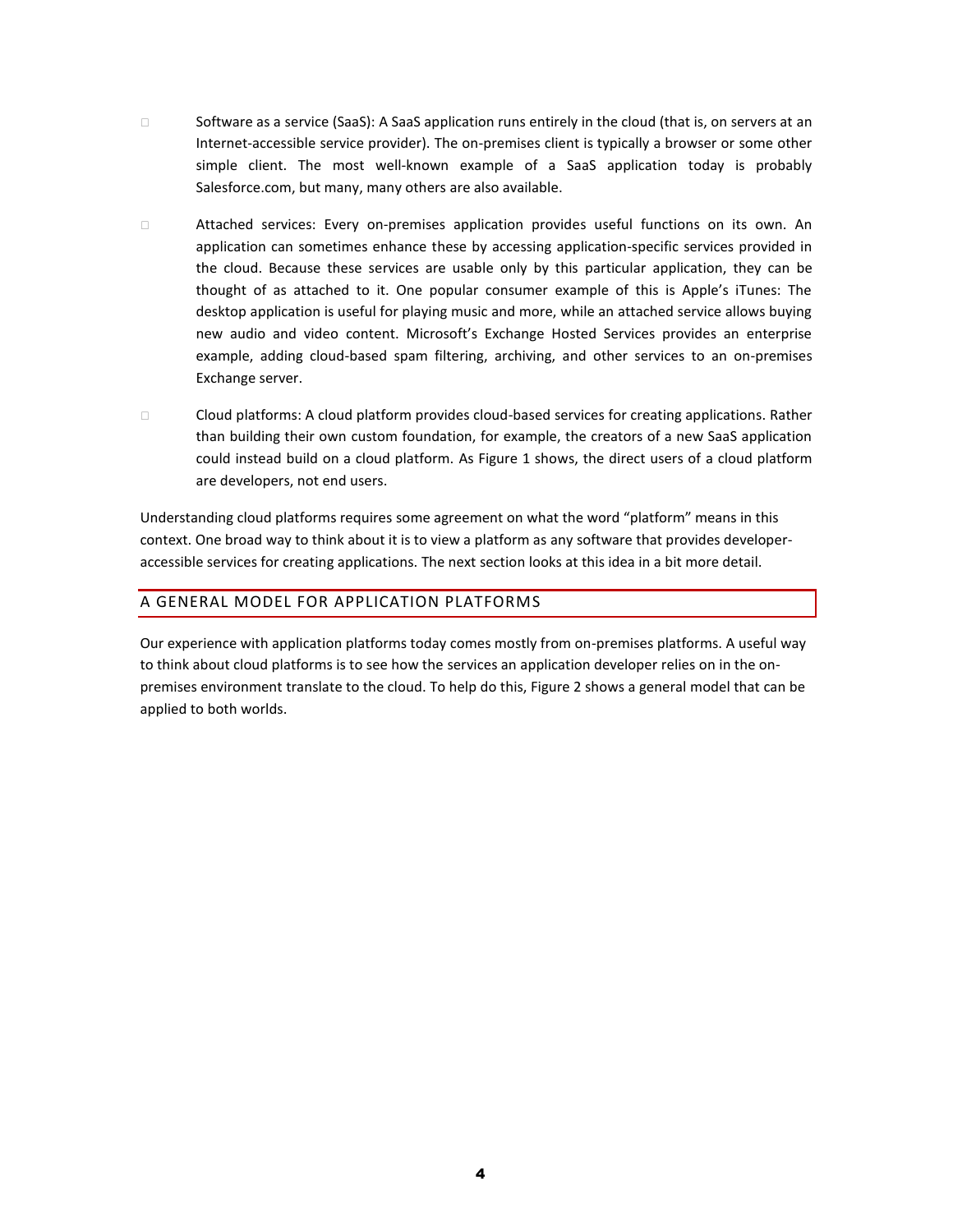

**Figure 2: A modern application platform can be viewed as having three parts.**

Whether it's on-premises or in the cloud, an application platform can be thought of as comprising three parts:

- A *foundation*: Nearly every application uses some platform software on the machine it runs on. This typically includes various support functions, such as standard libraries and storage, and a base operating system.
- A group of *infrastructure services*: In a modern distributed environment, applications frequently use basic services provided on other computers. It's common to provide remote storage, for example, integration services, an identity service, and more.
- A set of *application services*: As more and more applications become service-oriented, the functions they offer become accessible to new applications. Even though these applications exist primarily to provide services to end users, this also makes them part of the application platform. (It might seem odd to think of other applications as part of the platform, but in a service-oriented world, they certainly are.)

And while they're not shown in Figure 2, development tools are another important part of this story. Modern tools can help developers build applications using all three parts of an application platform.

To make this abstract model more concrete, think about how it fits with today's most popular onpremises platforms. The on-premises foundation looks like this:

Operating system: The dominant choices are Windows, Linux, and other versions of Unix.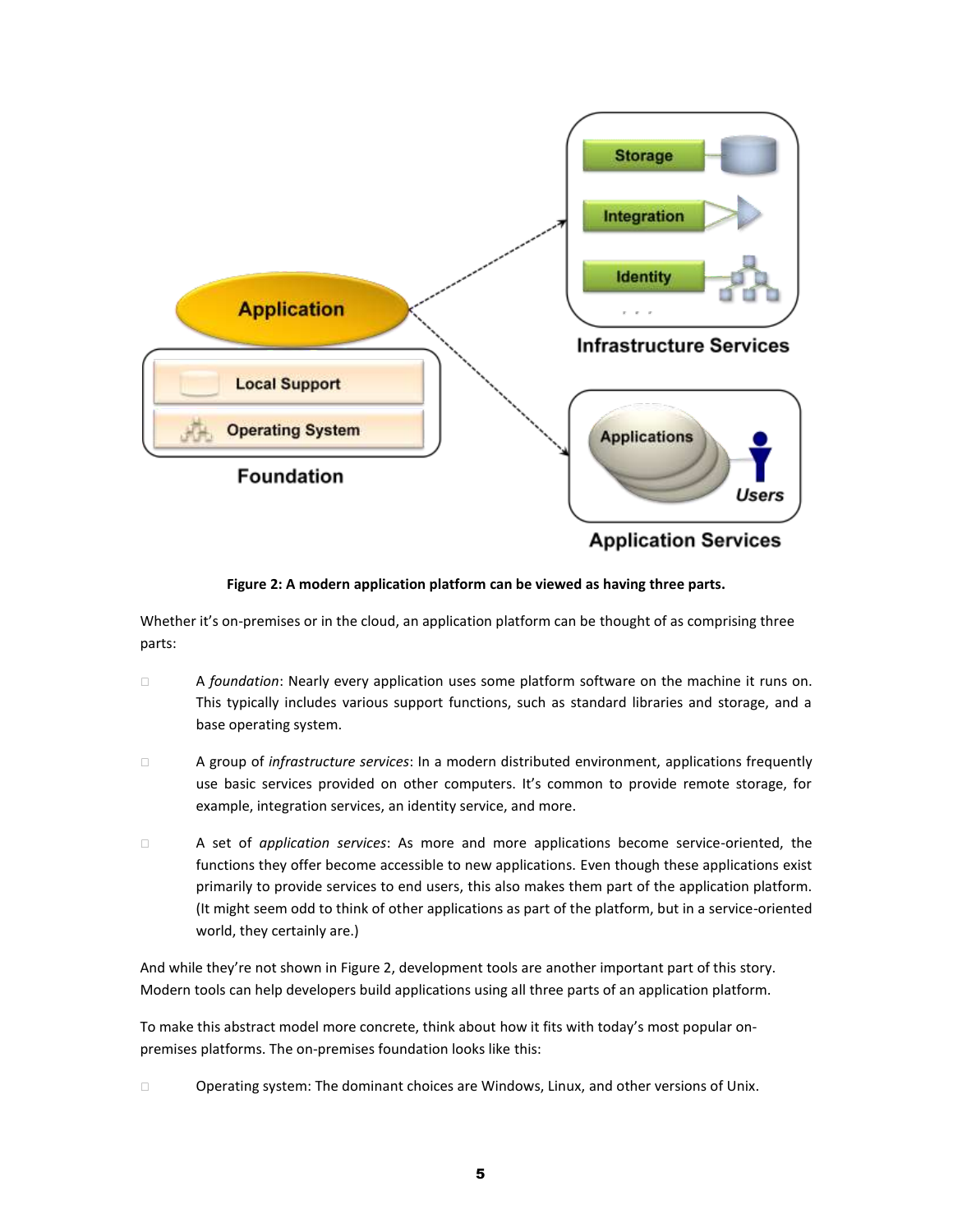Local support: Different technologies are used depending on the style of application. The .NET Framework and Java EE application servers provide general support for Web applications and more, for instance, while other technologies target specific kinds of applications. For example, Microsoft's Dynamics CRM product includes a platform designed for creating a particular type of business application. Similarly, different kinds of storage are used for different purposes. Raw byte storage is provided by the file systems in Windows, Linux, and other operating systems, while more structured storage is provided by a range of database technologies, including the Oracle DBMS, MySQL, Microsoft SQL Server, and IBM DB2.

For on-premises infrastructure services, typical examples include the following:

- $\Box$  Storage: Like storage in the foundation, infrastructure storage comes in various styles. A remote file system might provide simple byte-oriented storage, while a Microsoft SharePoint document library provides a more structured remote storage service. Applications can also access a database system remotely, allowing access to another kind of structured storage.
- Integration: Connecting applications within an organization usually depends on a remote service provided by some integration product. A message queue is a simple example of this, while more complex scenarios use products such as IBM's WebSphere Process Server, Microsoft's BizTalk Server, and others.
- Identity: Providing identity information is a fundamental requirement for most distributed applications. Common on-premises technologies that address this include Microsoft's Active Directory and other LDAP servers.

On-premises application services, the third category shown in Figure 2, vary widely across different organizations. The reason for this is simple: Different organizations use different applications, which in turn expose diverse services. One way to think about these applications in the on-premises platform is to divide them into two broad categories:

- Packaged applications: This includes business software such as SAP, Oracle Applications, and Microsoft Dynamics, along with a myriad of other off-the-shelf products. While not all packaged applications expose services to other applications, more and more of them do.
- Custom applications: Many organizations have a large investment in custom software. As these applications increasingly expose their functionality through services, they become part of the onpremises application platform.

When it's described like this, the on-premises application platform can seem quite complex. The truth, though, is that this platform has evolved over time. In the early days of computing, the application platform consisted of nothing more than an on-premises foundation. (Think of MVS and IMS on an IBM mainframe, for example.) In the 1980s and 1990s, as distributed computing spread, on-premises infrastructure services were added, with remote storage, integration, and identity becoming common. Today, with the advent of service-oriented applications, on-premises application services have become part of the platform. The next step in this evolution is clear: providing cloud versions of all three.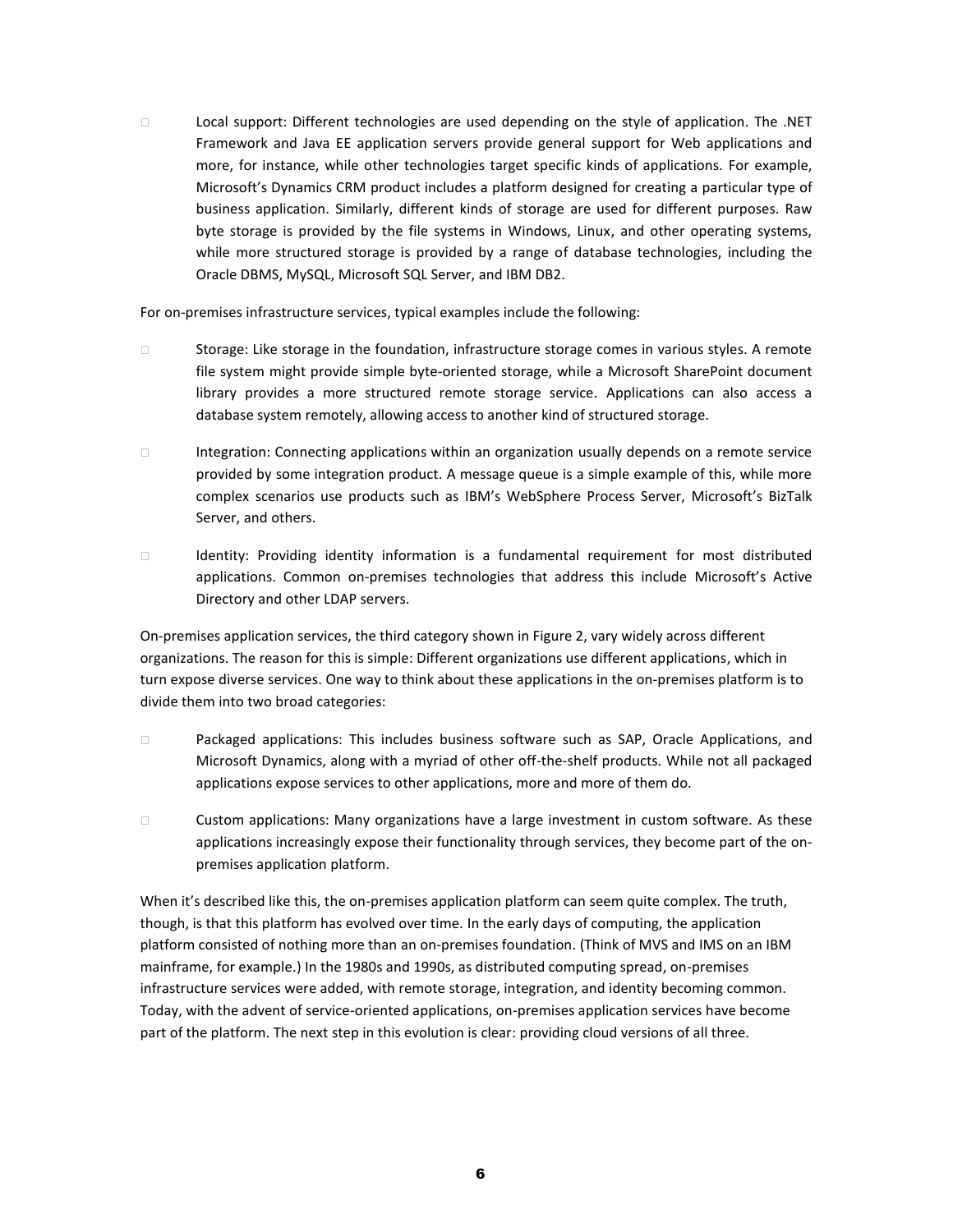#### <span id="page-6-0"></span>FROM ON-PREMISES PLATFORMS TO CLOUD PLATFORMS

Along with describing on-premises platforms, the general model just described can also be used to think about cloud platforms. And since on-premises and cloud platforms can be used together, it's important to understand how the two work in concert. Figure 3 illustrates this new world.



#### **Figure 3: On-premises platforms and cloud platforms can be viewed in similar ways, and they can also be used together.**

As the figure shows, a cloud application can be built on a cloud foundation, just as an on-premises application is built on an on-premises foundation. Both kinds of applications can access infrastructure and application services provided on-premises and in the cloud. Just as on-premises platforms support today's applications, cloud platforms provide services for the applications we're likely to build tomorrow.

#### <span id="page-6-1"></span>**EXAMINING CLOUD PLATFORMS**

Understanding cloud platforms means looking at each of their parts: the cloud foundation, cloud infrastructure services, and cloud application services. This section walks through these three areas, using some of today's most visible cloud platform technologies as examples.

Before we begin, one important note: While it's useful to look at on-premises platforms and cloud platforms through the same lens, the two aren't identical. When platform functions move into the cloud, they sometimes change in significant ways. For example, on-premises platforms are designed to support (at most) enterprise-scale applications. Applications that run in the cloud, by contrast, can potentially operate at Internet scale, which requires handling many more simultaneous users than any enterprise application. While the same kinds of platform functions might be needed in both cases, achieving this high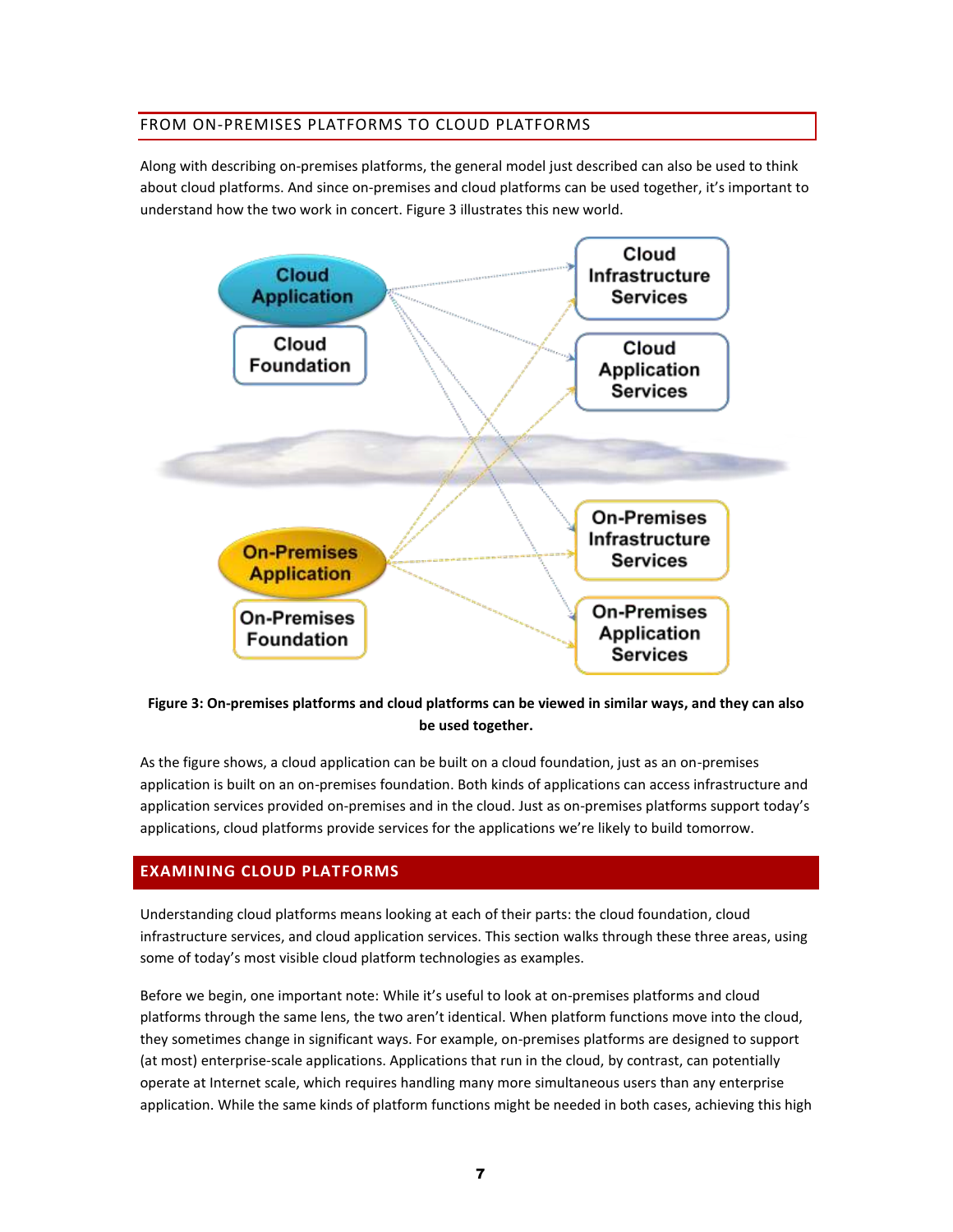scalability can force a cloud platform to provide them in a quite different way. In what follows, expect to see some differences from the on-premises world.

#### <span id="page-7-0"></span>CLOUD FOUNDATION

Like their on-premises cousins, cloud foundations provide the basic local functions an application needs. These can include an underlying operating system and local support. Yet how cloud platforms provide these functions differs from what we're used to, as this section shows.

#### <span id="page-7-1"></span>Operating System

From a platform point of view, an operating system provides a set of basic interfaces for applications to use. By far the most well-known example of an operating system in the cloud today is Amazon's Elastic Compute Cloud (EC2). EC2 provides customer-specific Linux instances running in virtual machines (VMs). From a technical perspective, it might be more accurate to think of EC2 as a platform for VMs rather than operating systems. Still, a developer sees an operating system interface, and so viewing it in this light makes more sense here.

Each development team is free to use whatever local support it likes in this VM—Amazon doesn't care. The creators of one application might choose a Java EE app server and MySQL, for example, while another group might go with Ruby on Rails. EC2 customers are even free to create many Linux instances, then distribute large workloads across them in parallel, such as for scientific applications. While the service EC2 provides is quite basic, it's also very general, and so it can be used in many different ways.

#### <span id="page-7-2"></span>Local Support

In an on-premises platform (and in EC2), a developer can mix and match parts of the foundation as she sees fit. Choosing to use the .NET Framework on Windows doesn't mandate using a particular database, for example. Similarly, an on-premises application using the .NET Framework is free to access the underlying Windows operating system, as is an application built on a Java EE server.

The local support functions in today's leading cloud foundations don't work this way. Instead, a cloud local support technology typically includes its own storage, and it hides whatever the underlying operating system might be. A developer choosing to build on a particular local support option must accept the limitations it imposes.

There are good reasons for these limitations, of course. One of the things that makes cloud computing so attractive is its potential for scalability, but to make an application built on a cloud foundation handle Internet-size loads requires limiting it in some ways. By making the local support functions more specialized, a cloud platform provider has more freedom to optimize the application environment. Accordingly, each set of local support functions in cloud foundations today focuses on supporting a particular kind of application.

For example, Google's AppEngine provides local support for running Python Web applications. Along with a standard Python runtime, AppEngine also includes a hierarchical data store with its own query language. Another example of a cloud platform providing local support is Force.com, offered by Salesforce.com. Rather than targeting general Web applications, however, Force.com is aimed at creating data-oriented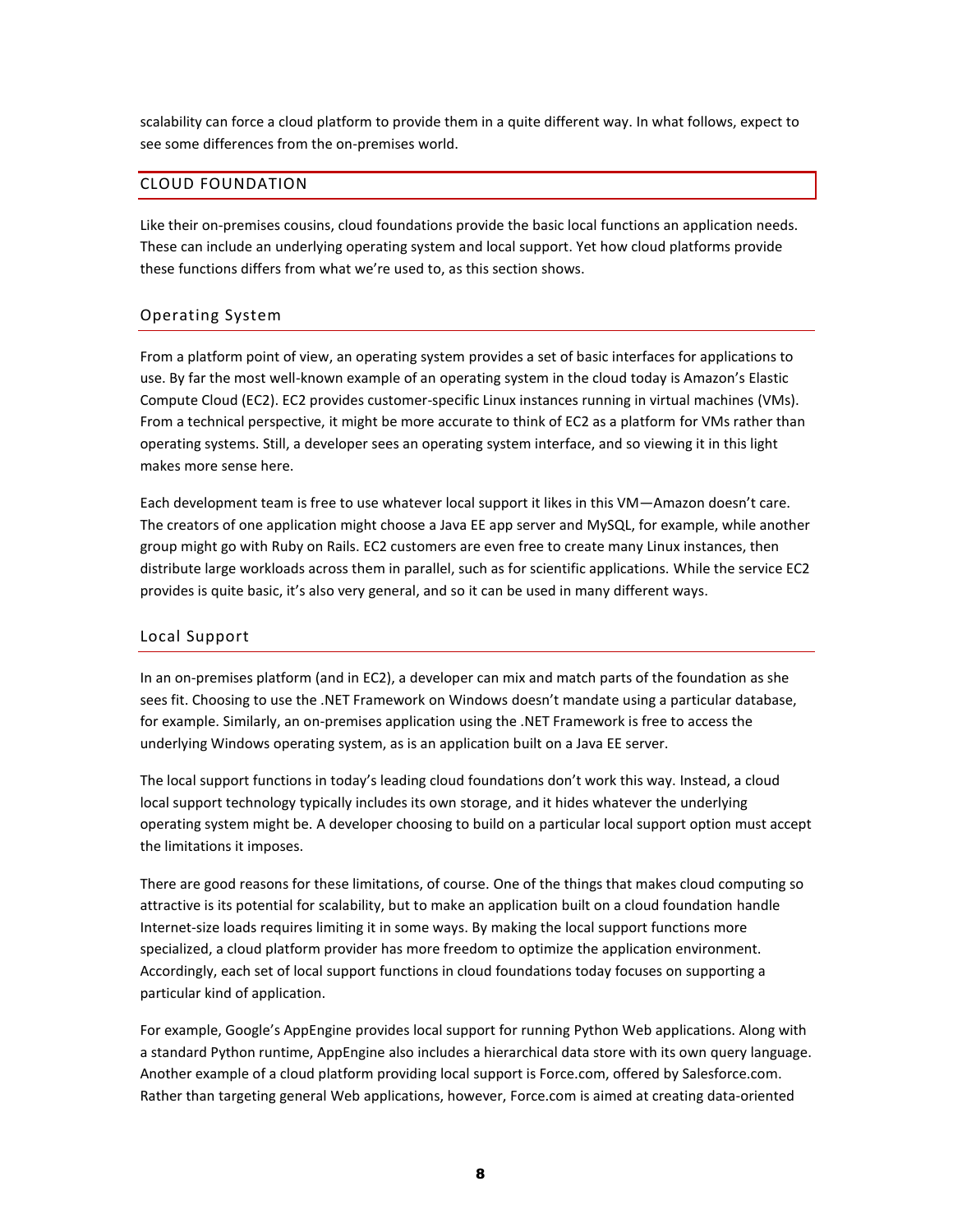business applications. Toward this end, it provides its own focused support for data storage. And rather than adopt an existing programming language, this platform's creators invented their own, a language called Apex.

Microsoft also provides local support for applications in the cloud as part of its CRM Live offering. Based on the Dynamics CRM platform mentioned earlier, this technology targets data-oriented business applications, much like Force.com. And like both Force.com and AppEngine, it includes both run-time application support and a data store. Microsoft has also talked about its plans to go further in this area, with a platform that will support standard .NET development languages and tools. The intent, Microsoft says, is to allow portability of both applications and developer skills between the company's on-premises foundation and its cloud foundation.

#### <span id="page-8-0"></span>CLOUD INFRASTRUCTURE SERVICES

Whether they run on-premises or in the cloud, some applications don't need anything beyond a foundation. Still, many can benefit from distributed storage, common identity, and other infrastructure services. We're accustomed to having these services provided on-premises today, but analogous services are also provided in the cloud.

As Figure 3 showed, cloud infrastructure services can be accessed by applications running on either an onpremises foundation or a cloud foundation. Initially, the most common users of cloud infrastructure services will be on-premises, because there aren't yet many applications built on a cloud foundation. Over time, expect this to change, as more and more cloud-based applications also use cloud infrastructure services.

#### <span id="page-8-1"></span>Storage

Applications commonly use some kind of local storage, which is why storage is part of both on-premises and cloud foundations. Remote storage is also useful, however, as the popularity of this service in the onpremises world shows. Accordingly, it's reasonable to expect that providing a storage service in the cloud will be attractive for many applications.

As with on-premises platforms, remote storage in the cloud comes in different styles. For example, Amazon's Simple Storage Service (S3) provides basic unstructured remote storage. The model it exposes to developers is straightforward: *objects*, which are just bunches of bytes, are stored in *buckets*. Applications can create, read, and delete objects and buckets. Objects can't be updated, however—they can only be entirely replaced. This is another example of how platform services must change to support Internet-scale usage, something that Amazon is clearly focused on. This simple but limited storage service is much easier to make scalable than a more fully featured offering would be. The trade-off is clear: Application developers get cheap storage in the cloud, but they might need to do more work in their applications to use it effectively.

Another approach to cloud storage is to support more structured data. In Microsoft's SQL Server Data Services (SSDS), for example, a *container* includes one or more *entities*, each of which holds some number of *properties*, as shown in Figure 4. An application can issue queries against a container's data with operators such as  $==$ ,  $!=$ ,  $\lt$ ,  $\gt$ , AND, OR, and NOT.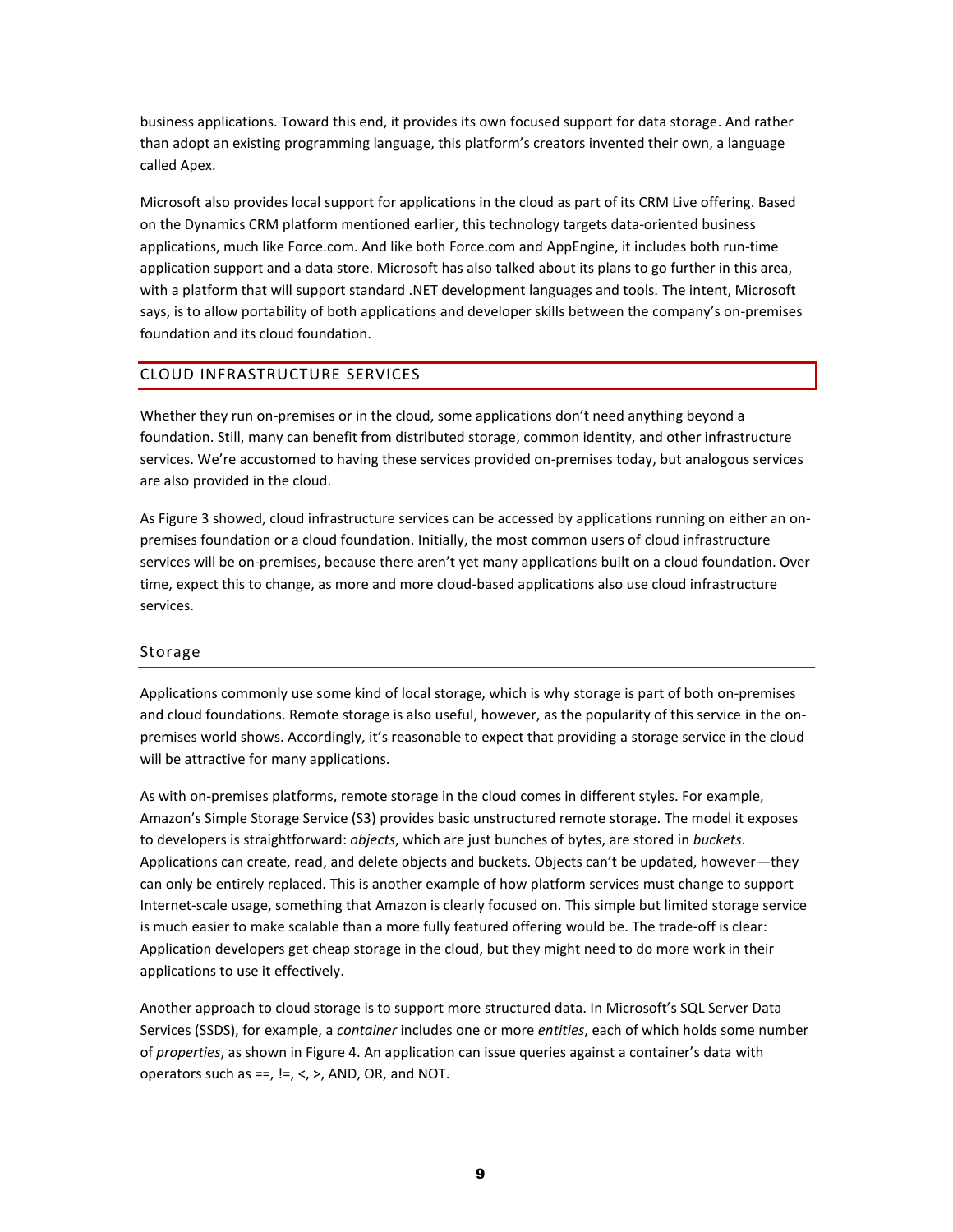

**Figure 4: In SQL Server Data Services, a container holds entities with properties.**

It's important to note that this isn't a relational database, and the query language isn't SQL. Once again, we're seeing an illustration of how application platform technologies change when they're moved into the cloud. This simpler approach is easier to use than a relational database—there's no need to define a schema up front—and it's also easier to make scalable.

Amazon's SimpleDB provides one more example of the value of structured storage in the cloud. The way SimpleDB organizes information is similar to SSDS—it's a hierarchy of *domains*, *items*, and *values*—and it also provides a non-SQL query language. Like SSDS, no up-front schema definition is required, and so the approach provides a mix of flexibility and scalability.

#### <span id="page-9-0"></span>Integration

Is there any application left that doesn't talk to at least one of its fellows? Connecting applications has become a staple of computing, and vendors have provided a plethora of on-premises infrastructure services to do it. These range from relatively simple technologies like message queues to quite complex integration servers.

As integration services move into the cloud, a range of technologies is also appearing. For example, Amazon's Simple Queue Service (SQS) provides just what its name suggests: a straightforward way for applications to exchange messages via queues in the cloud. Yet SQS once again illustrates what happens when a familiar on-premises service is recast as a cloud service. Because SQS replicates messages across multiple queues, an application reading from a queue isn't guaranteed to see all messages from all queues on a particular read request. SQS also doesn't promise in-order, exactly-once delivery. These simplifications let Amazon make SQS more scalable, but they also mean that developers must use SQS differently from an on-premises message queuing technology.

BizTalk Services provides another example of cloud-based integration. Rather than using message queuing, BizTalk Services implements a relay service in the cloud that lets applications communicate through firewalls. Cloud-based integration, such as connecting applications in different organizations, typically requires traversing firewalls, and so solving this problem is important. BizTalk Services also provides simple workflow support along with a way for an application to register the services it exposes, then let those services be invoked by any other application that has permission to do so.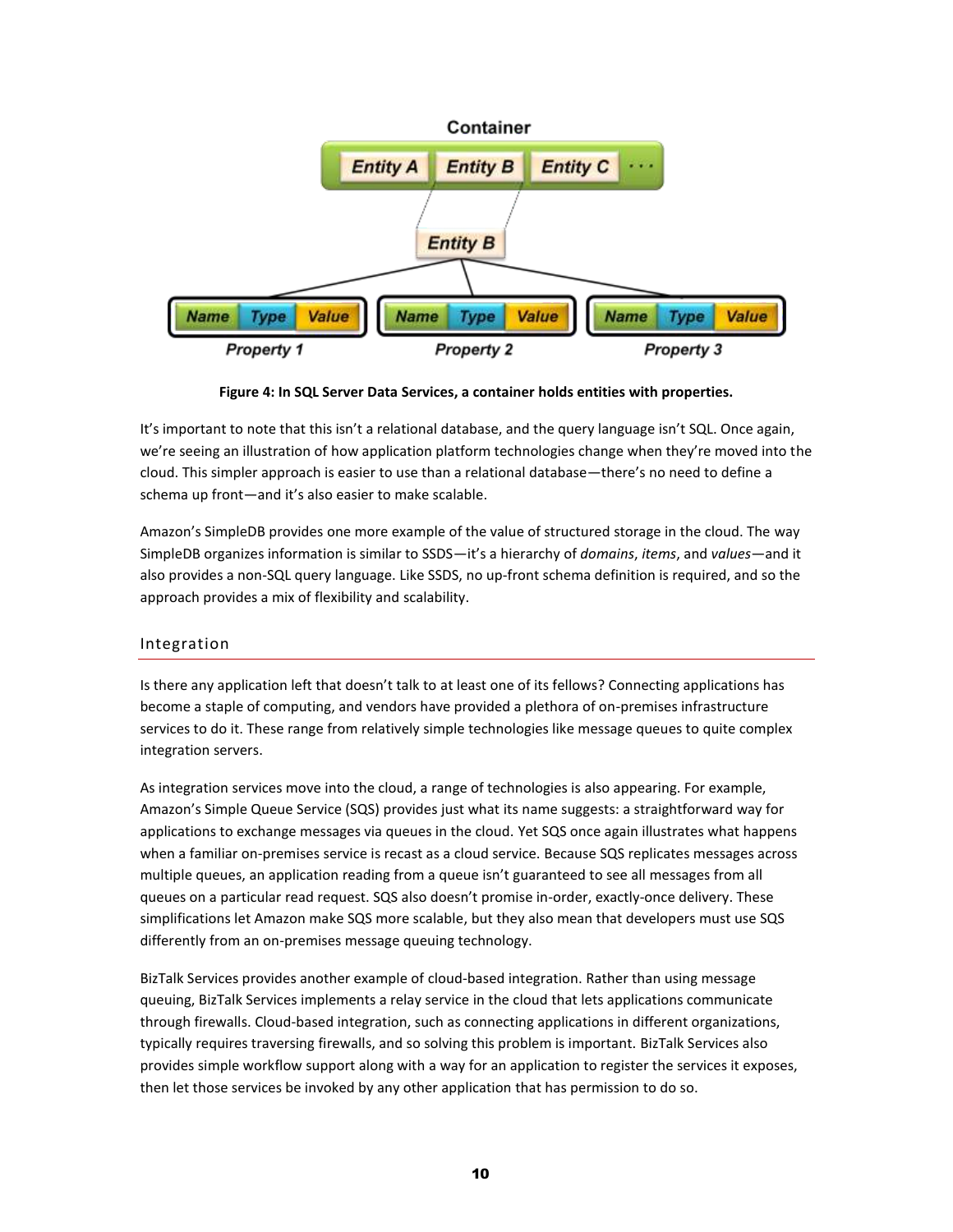Going forward, expect to see more integration services offered in the cloud. Given the importance of integration as an on-premises service, it shouldn't be surprising to see its functions become part of the cloud infrastructure.

#### <span id="page-10-0"></span>Identity

Whether an application runs on-premises or in the cloud, it typically needs to know something about its users. Toward this end, the application commonly demands that each user provides a digital identity, a set of bytes that describes that user. Based on what these bytes contain and how they're verified, the application can determine things such as who this user is and what they're allowed to do.

Many on-premises applications today rely on an on-premises infrastructure service, such as Active Directory, to provide this identity information. When a user accesses a cloud application, however, or an on-premises application accesses a cloud service, an on-premises identity usually won't work. And what about an application built on a cloud foundation? Where does it get its identity information?

An identity service in the cloud can address these issues. Because it provides a digital identity that can be used by people, by on-premises applications, and by cloud applications, a cloud identity service can be applied in many different scenarios. In fact, one indication of the importance of this kind of identity service is the number of cloud identity services available today. Accessing Amazon cloud services such as EC2 or S3 requires presenting an Amazon-defined identity, for instance, while using Google AppEngine requires a Google account. Microsoft provides Windows Live ID, which can be used for Microsoft applications and others, while BizTalk Services also offers its own identity service, which can be federated with others. Developers don't have complete freedom—cloud platforms are frequently tied to a particular identity provider—but the need for identity as a cloud service is clear.

#### <span id="page-10-1"></span>CLOUD APPLICATION SERVICES

What's the difference between an application service and an infrastructure service? To answer this question, think first about the obvious distinction between applications and infrastructure: Applications are designed to be used by people, while infrastructure is designed to be used by applications. It's also fair to say that infrastructure usually provides a general, relatively low-level service, while applications provide more specific, higher-level services. An infrastructure service solves a broad problem faced by many different kinds of applications, while an application service solves a more targeted problem. And just as it's possible to identify different kinds of infrastructure services, it's also possible to distinguish different categories of application services, as this section illustrates.

#### <span id="page-10-2"></span>SaaS Application Services

Users in most enterprises today rely on both purchased and home-grown applications. As these applications expose their services to remote software, they become part of the on-premises platform. Similarly, SaaS applications today frequently expose services that can be accessed by on-premises applications or by other cloud applications. Salesforce.com's CRM application, for example, makes available a variety of services that can be used to integrate its functions with on-premises applications. As organizations begin to create their own SaaS applications running on a cloud foundation, those applications will also expose services. Just as packaged and custom on-premises applications today are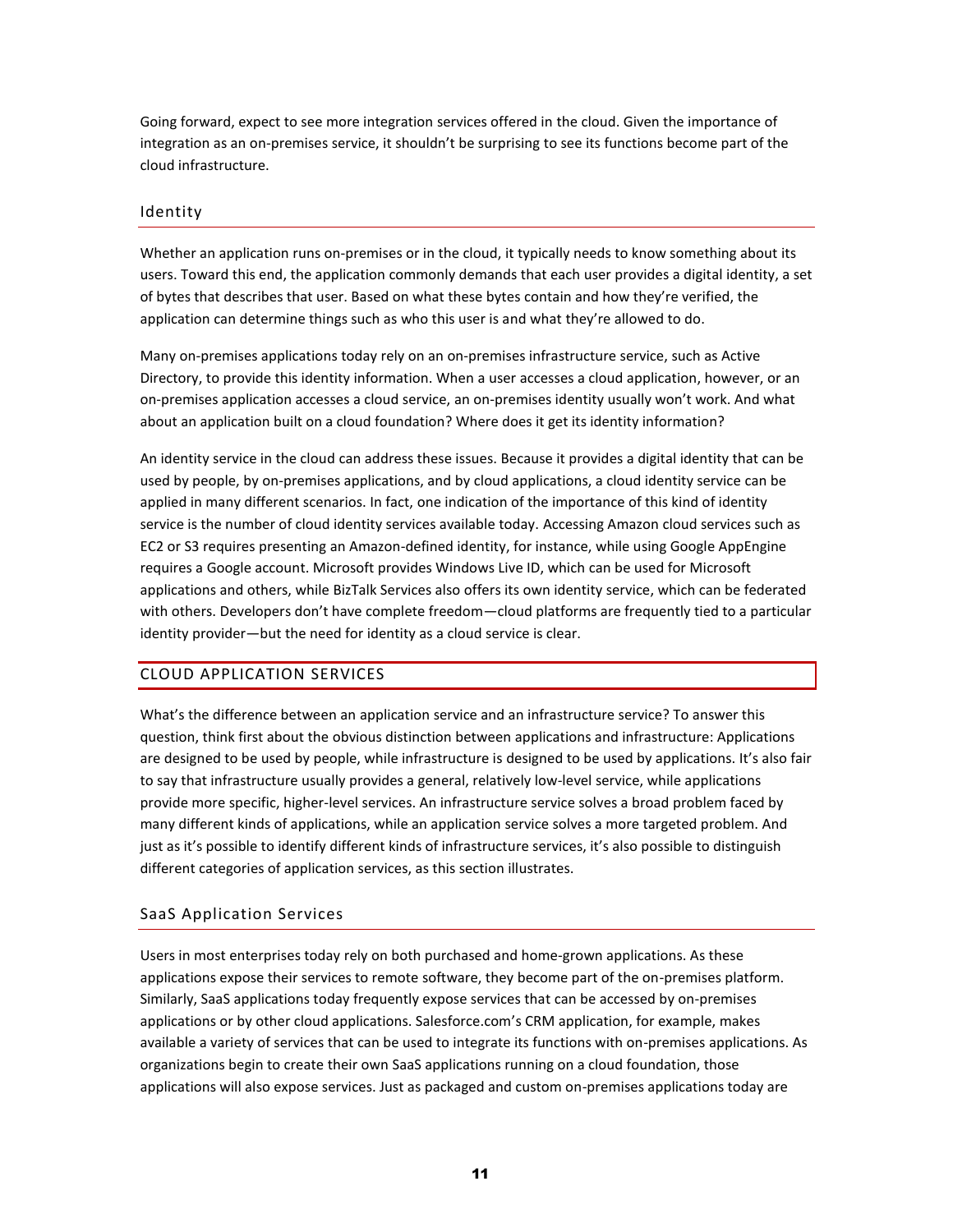part of the on-premises platform, the services exposed by packaged and custom SaaS applications are becoming part of the cloud platform.

#### <span id="page-11-0"></span>Search

Services exposed by SaaS applications are useful, but they're not the whole story. Other kinds of cloud application services are also important. Think, for example, of search engines such as Google and Live Search. Along with their obvious value to people, why can't they also offer cloud application services?

The answer, of course, is that they can. Microsoft's Live Search, for example, exposes services that allow on-premises and cloud applications to submit searches and get results back. Suppose a company that provided a database of legal information wanted to let customers search both its own data and the Web in a single request. They could accomplish this by creating an on-premises application that both searched their proprietary data and, via the Live Search application service, the entire Web. It's fair to say that not many applications are likely to need this kind of service, but that's one reason why it's most accurate to think of search as an application service rather than an infrastructure service.

#### <span id="page-11-1"></span>Mapping

Many Web applications today display maps. Hotel Web sites plot their locations, retailers provide store locators, and more. The people who create these applications probably don't have the time, interest, or budget to create their own mapping database. Yet enough applications need this function to justify creating a cloud application service that provides it.

This is exactly what's done by mapping services such as Google Maps and Microsoft's Virtual Earth. Both provide cloud-based services that application developers can use to embed maps in Web pages and more. And as with search, these mapping services are adjuncts to existing Web sites that target users directly, i.e., they're cloud application services.

#### <span id="page-11-2"></span>Other Application Services

Many other application services are available today. In fact, almost any Web site can expose its functionality as a cloud service for developers to use. Photo-sharing sites such as Google's Picasa and Microsoft's Windows Live Photo Gallery do this, for example, as do online contacts applications such as Google Contacts and Microsoft's Windows Live Contacts. One big motivation for exposing services is to make it easier to create mash-ups that exploit the functions of diverse Web applications.

Vendors sometimes group cloud application services together under a common umbrella. The services for accessing information in Google Contacts, Picasa, and more are all part of the Google Data APIs, for instance. Similarly, Microsoft groups several of its services together under the Live Platform brand, including Live Search, Virtual Earth, Windows Live Contacts, Windows Live ID, an Alerts service, a specialized storage service called Application-Based Storage, and several more.

The line between cloud infrastructure services and cloud application services can sometimes be fuzzy. General cloud storage services such as S3 and SSDS are clearly infrastructure, for example, as are cloud identity services. A mapping service such as Google Earth is just as clearly application-centric—only certain kinds of apps need it—as is a service like Live Search. But an Alerts service might be considered